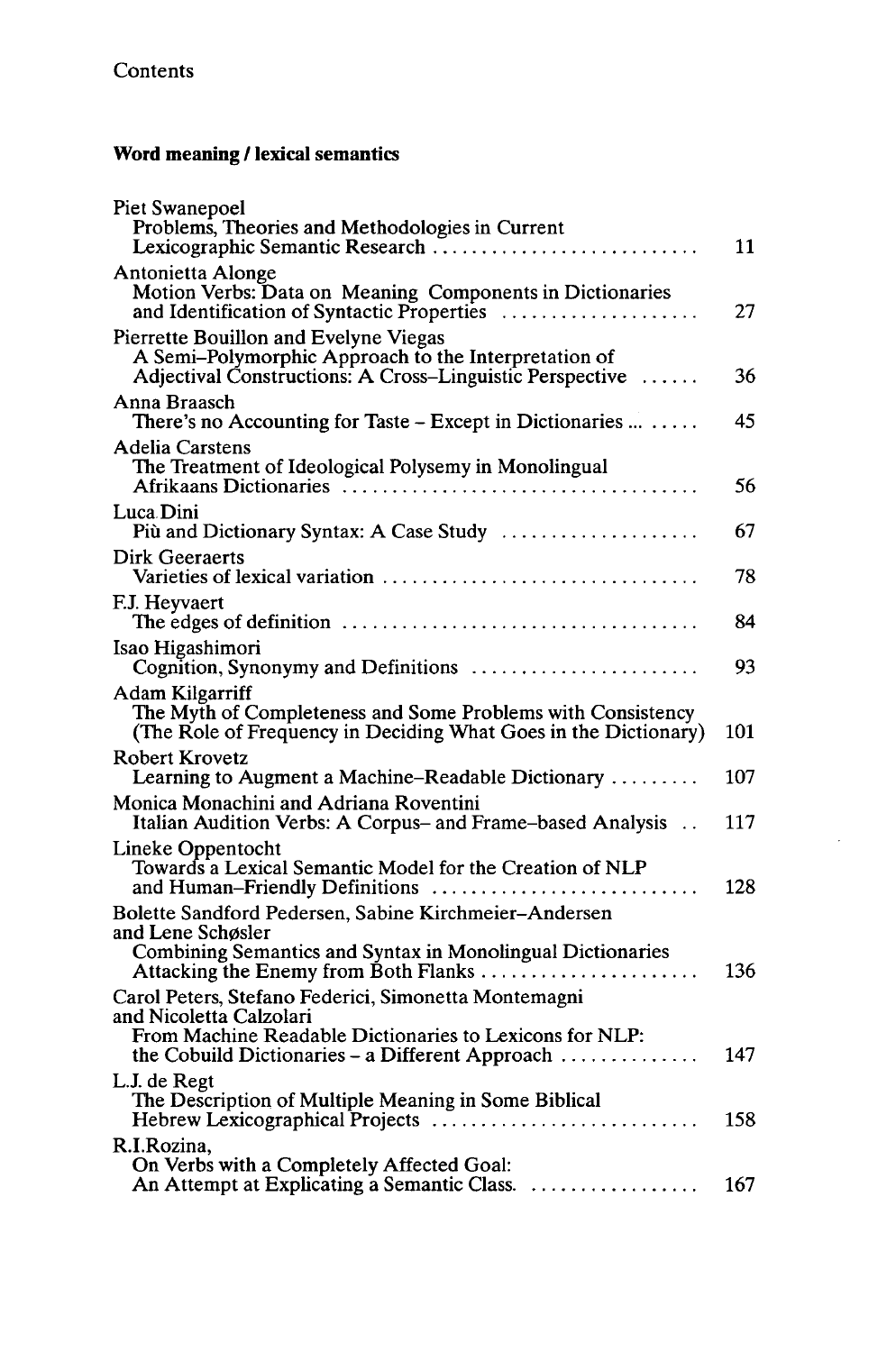| Michael Rundell and Nick Ham<br>A New Conceptual Map of English:                                                                                                        | 172 |
|-------------------------------------------------------------------------------------------------------------------------------------------------------------------------|-----|
| Jörg Schütz and Bärbel Ripplinger<br>Controlling NLP through Terminological Information $\ldots \ldots \ldots$                                                          | 181 |
| Mariona Taulé Delor, M. Antònia Martí Antonín<br>and Irene Castellón Masalles                                                                                           |     |
| Towards a 'VRQS' Representation<br>Åke Viberg                                                                                                                           | 196 |
| Differentiation and Polysemy in the Swedish Verbal Lexicon                                                                                                              | 204 |
| Hennie van der Vliet                                                                                                                                                    | 216 |
| The way words work together / combinatorics                                                                                                                             |     |
| Ulrich Heid                                                                                                                                                             |     |
| On Ways Words Work Together - Topics in Lexical                                                                                                                         | 226 |
| Ulla Clausén & Erika Lyly                                                                                                                                               |     |
| Criteria for Identifying and Representing Idioms                                                                                                                        | 258 |
| Dmitrij Dobrovol'skij<br>Idioms in a Semantic Network: Towards a New                                                                                                    |     |
|                                                                                                                                                                         | 263 |
| Thierry Fontenelle<br>Using Lexical Functions to Discover Metaphors                                                                                                     | 271 |
| Gregory Grefenstette,<br>Corpus-Derived First, Second and Third-Order Word                                                                                              | 279 |
| R.R.K. Hartmann                                                                                                                                                         |     |
| The Use of Parallel Text Corpora in the Generation of<br>Translation Equivalents for Bilingual Lexicography                                                             | 291 |
| Dirk Heylen and Kerry Maxwell<br>Lexical Functions and the Translation of Collocations $\dots \dots$                                                                    | 298 |
| Frank Knowles / Peter Roe<br>LSP and the Notion of Distribution as a Basis for Lexicography.                                                                            | 306 |
| Cordula Krahl                                                                                                                                                           |     |
| Aspekte des Kombinationswissens von Verben und<br>Substantiven im Vergleich zu Adjektiven am Beispiel englischer                                                        | 320 |
| Igor A. Mel'chuk and Leo Wanner                                                                                                                                         |     |
| Towards an Efficient Representation of Restricted Lexical<br>$\text{Cooccurrence}1 \ldots \ldots \ldots \ldots \ldots \ldots \ldots \ldots \ldots \ldots \ldots \ldots$ | 325 |
| Ingrid Meyer and Kristen Mackintosh<br>Phraseme Analysis and Concept Analysis:                                                                                          |     |
| Exploring a Symbiotic Relationship in the Specialized Lexicon                                                                                                           | 339 |
| Simonetta Montemagni<br>Non Alternating Argument Structures:                                                                                                            |     |
| The Causative/Inchoative Alternation in Dictionaries                                                                                                                    | 349 |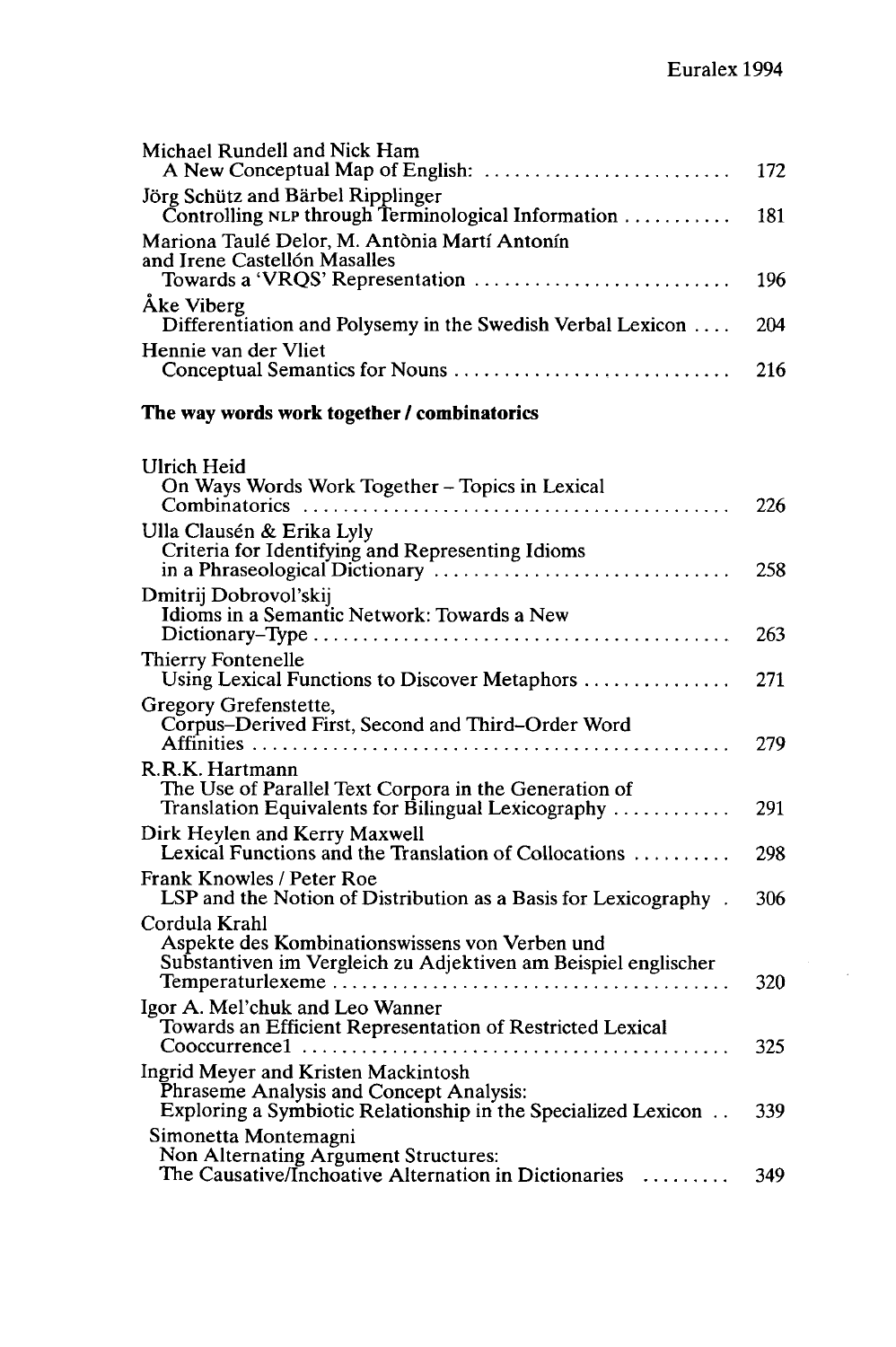| Carmen Soler and Ma. Antònia Martí<br>Dealing with Lexical Mismatches                                                                     | 360 |
|-------------------------------------------------------------------------------------------------------------------------------------------|-----|
| V. Teliya<br>Lexical Collocation: Denominative and Cognitive Aspects                                                                      | 368 |
| Knud Troels Thomsen<br>On the Hardships Involved in Creating a Labelling System<br>for Usage Restrictions in a Comprehensive Monolingual  | 378 |
| Jan van Voorst<br>The Role of Verb Meaning in the Calculation of Aspectual                                                                | 384 |
| Lexicographical and lexicological projects                                                                                                |     |
| Khurshid Ahmad, Paul Holmes-Higgin and Syed Sibte Raza Abidi<br>A Description of Texts in a Corpus:                                       | 390 |
| Jeannine Beeken, William Van Belle and Dirk Speelman<br>Connectors : a Substantial Part of the CONST-Program                              | 403 |
| Stephan Bopp<br>An Implementation of Italian Inflection and Word Formation                                                                | 410 |
| Willem Botha<br>An About-Turn Halfway Through the Completion of a<br>Multi Volume Overall-Descriptive Dictionary —                        | 419 |
| F. Cermak                                                                                                                                 | 426 |
| Claudia Dobrina<br>EU Terminology in Swedish: Compiling an English-Swedish                                                                | 433 |
| Gisela Harras/Edeltraud Winkler<br>A Model for Describing Speech Act Verbs<br>The Semantic Base of a Polyfunctional Dictionary            | 440 |
| Pieter Harteveld<br>The Computerization of the Lexicographical Processes at the<br>Bureau of the Woordeboek van die Afrikaanse Taal (WAT) | 449 |
| Ulrich Heid<br>Relating Lexicon and Corpus: Computational Support for<br>Corpus–Based Lexicon Building in DELIS                           | 459 |
| Lionel Kernerman<br>A 3-Part, Fully Trilingual Tri-Directional Dictionary                                                                 | 472 |
| G.I. Kustova and E.V.Paducheva<br>Semantic Dictionary as a Lexical Database                                                               | 479 |
| John Laffling<br>An Analogical Dictionary for Machine Translation                                                                         | 486 |
| Wolf–Andreas Liebert<br>Lascaux - A Hypermedia Lexicon of Metaphor Models for                                                             | 494 |